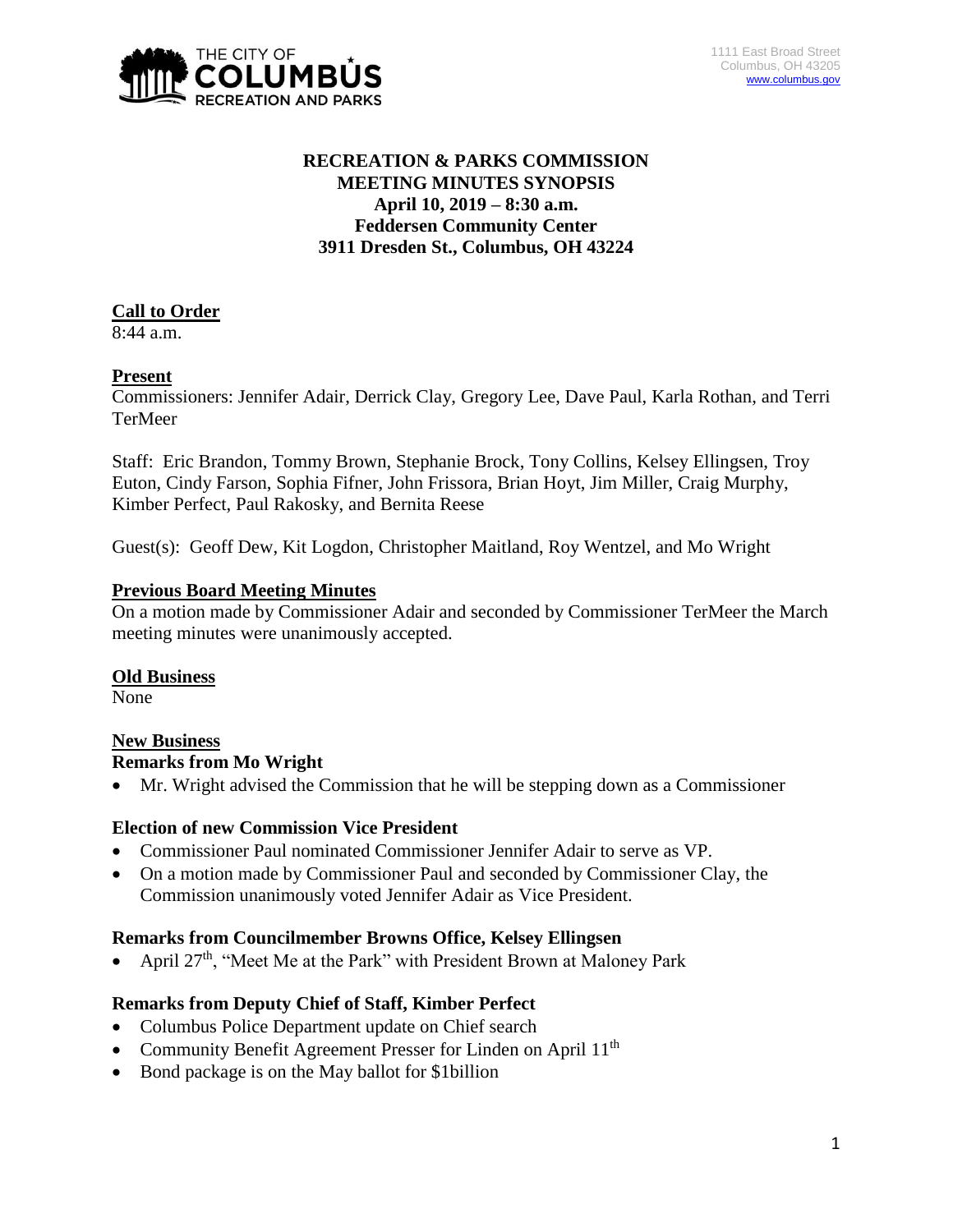

## **CONSENT AGENDA**

## **1. Ord #0968-2019 (Franklin Park Conservatory Operating Support 2019)**

*Title: To authorize and direct the Director of Recreation and Parks to enter into an agreement with the Franklin Park Conservatory Joint Recreation District for the city's share of the operation of the District in 2019; to authorize the expenditure of \$350,000.00 from the Recreation and Parks Operating Fund; and to declare an emergency. (\$350,000.00)*

# **2. Ord #0976-2019 (Street Trees – Spring 2019)**

*Title: To authorize and direct the Director of Recreation and Parks to enter into contract with Custom Landscape Contractors for the installation of 617 street trees throughout Columbus; to authorize the expenditure of up to \$201,270.00 from the Recreation and Parks Fund; and to declare an emergency. (\$201,270.00)*

## **3. Ord #0977-2019 (2019 UIRF Street Trees)**

*Title: To authorize and direct the Director of Recreation and Parks to enter into contract with Greenscapes Landscape Co., Inc. for the installation of 282 street trees in the UIRF districts of LAVA-C and South Side neighborhoods; to authorize the expenditure of \$89,318.00 from the Recreation and Parks Fund; and to declare an emergency. (\$89,318.00)*

On a motion made by Commissioner Adair and seconded by Commissioner Rothan the Commission unanimously approved the Consent Agenda.

# **ADMINISTRATION AGENDA**

#### **4. Ord# 0972-2019 (Olentangy Trail-Antrim Park and Bethel Road Connector)**

*Title: To authorize the Director of the Recreation and Parks Department to enter into contract with Complete General Construction Co. for the construction of the Olentangy Trail-Antrim Park and Bethel Rd Connector; to authorize the expenditure of \$3,660,010.67 from the Recreation and Parks Voted Bond Fund; and to declare an emergency. (\$3,660,010.67)*

#### **5. Ord# 0973-2019 (Big Walnut LED Lighting Improvements 2019)**

*Title: To authorize the Director of the Recreation and Parks Department to enter into contract with Jess Howard Electric Co. for construction services, demolition of existing and installation of new solar LED lighting at Big Walnut Park; to authorize the expenditure of \$99,508.22 from the Recreation and Parks Voted Bond Fund; and to declare an emergency. (\$99,508.22)*

#### **6. Ord# 0975-2019 (RT Program Grant Acceptance - Berliner Single-track )**

*Title: To authorize the Director of the Recreation and Parks Department to accept a grant from the Ohio Department of Natural Resources Recreational Trails Program for the construction of an urban single-track trail at Berliner Park; and to declare an emergency. (\$0.00)*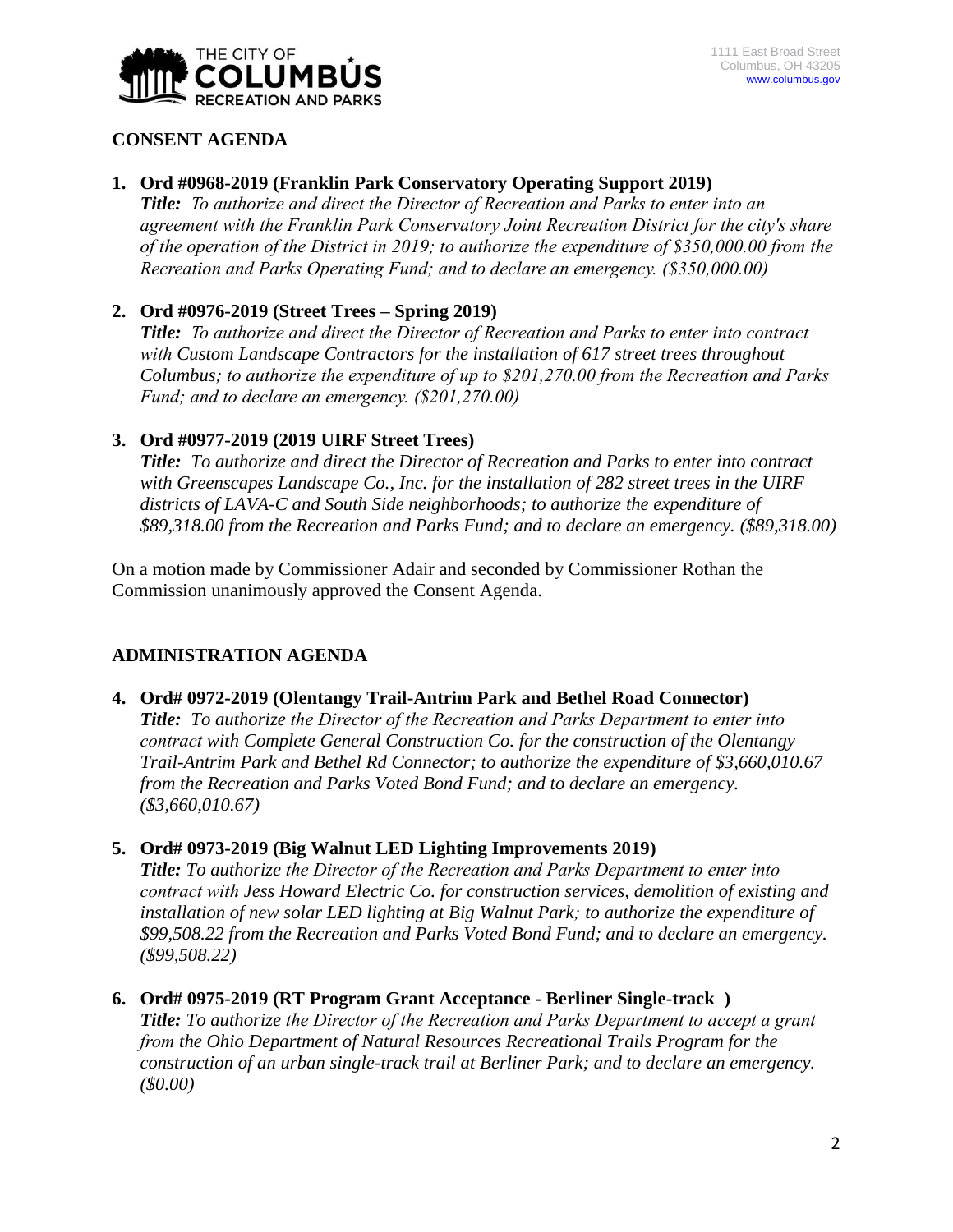

## **7. Ord# 0979-2019 (Youth Boat Clubs Lease Agreements 2019)**

*Title: To authorize the Director of the Recreation and Parks Department, with the approval of the Director of Finance and Management, and the Director of the Department of Public Utilities to enter into lease agreements with the Jewish Community Center, Hilliard Rowing Association, Dublin Crew, Upper Arlington Crew, Westerville Rowing, and the Ohio State Crew Club (Hereinafter "Boat Clubs") in conjunction with their boating, and rowing activities at Griggs, Hoover and O'Shaughnessy Reservoirs; and to declare an emergency.* 

## **8. Ord# 1016-2019 (Temporary Construction Easement Area - M/I Homes)**

*Title: To authorize the Director of the Recreation and Parks Department (Grantee) to grant a temporary sanitary sewer easement through Upper Albany West Parkland, Franklin County Tax Parcel No. 010-277286, to M/I HOMES OF CENTRAL OHIO, LLC an Ohio limited liability company, "Grantor"; and to declare an emergency. (\$0.00)*

On a motion made by Commissioner Clay and seconded by Commissioner Adair the Commission unanimously approved the Administration Agenda.

# **PARKS MAINTENANCE & OPERATIONS** *– No Legislation*

## **RECREATION & PROGRAM SERVICES AGENDA** *– No Legislation*

## **YOUTH & FAMILY DEVELOPMENT AGENDA**

#### **9. Ord# 0967-2019 (ODE Summer Food Service Program Grant 2019)**

*Title: To authorize and direct the Director of Recreation and Parks to accept a grant from the Ohio Department of Education in the amount of \$2,500,000.00 for the 2019 Summer Food Program; to authorize the appropriation of \$2,500,000.00 to the Recreation and Parks Grant Fund 2283; to enter into an agreement with Columbus City Schools in the amount of \$2,300,000.00 for the preparation and delivery of meals for the Summer Food Program; to authorize the expenditure of \$2,300,000.00 from the Recreation and Parks Grant Fund 2283; and to declare an emergency. (\$2,500,000.00)*

- Commissioner Adair abstained from voting on Ord#0967-2019 due to her position on the Columbus City School Board.
- On a motion made by Commissioner TerMeer and seconded by Commissioner Clay the Commission unanimously approved the Youth & Family Development Agenda.

#### **CRP Foundation Update**

- Commissioner Retreat next week
- PLAY Outing is on May 6th

#### **Director's Comments**

- Update on the Community Sports Park
	- o Community Outreach meetings are taking place
		- o Cultural Arts Programming
		- o Congratulations to the Special Events team, they've created a one stop shop online